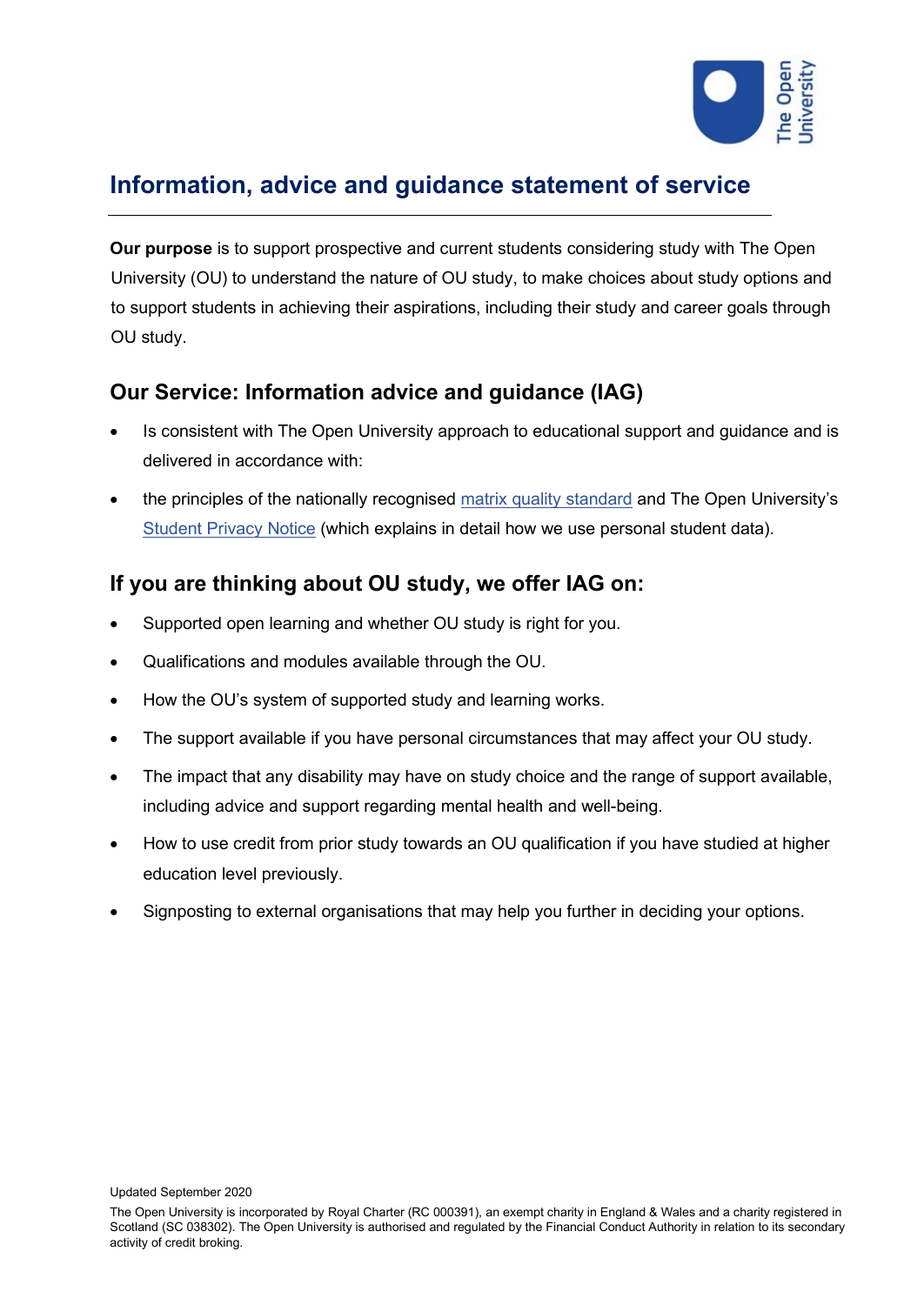# **If you are currently studying with us, we offer:**

- Support to enable you to plan your educational and career development.
- Advice on dealing with non-academic issues that may arise while you are studying, in liaison with your tutor or specialist Student Support Team as required.
- Support if you have a disability.
- Support and advice resources are available to help maintain good mental health and wellbeing. Students are encouraged to make contact with their Student Support Team or their Tutor if they feel they are struggling to cope with their studies, who can offer alternative options and solutions for any study related issues students are experiencing.
- Information, advice and support if you are planning to attend a residential school.
- Referral to careers and employability services and other internal specialists for advice and guidance.

#### **How do we offer this service?**

For prospective students, a wide range of IAG resources are available through the University's website on our [online prospectus.](http://www.open.ac.uk/courses) For further advice and guidance regarding study options and choices our specialist advisors can be contacted by telephone, email or Webchat.

For registered students, advice and support is offered primarily online through our StudentHome website. Further advice and support is provided through a specialist student support team. Contact details are provided on StudentHome.

Whether a registered student or interested in study with the OU, timely and tailored IAG can be accessed from our website and from our specialist advisors in a variety of ways including online discussion forums, email, webchat and telephone.

### **How you can help us deliver our service to you?**

- Before contacting us, try our online information and advice resources where you may find the information you need.
- When you contact us, make sure you give as much relevant information as you can so that we can answer your query effectively.
- Let us know promptly of anything that might be affecting your study so we can advise you what can be done to help.

Updated September 2020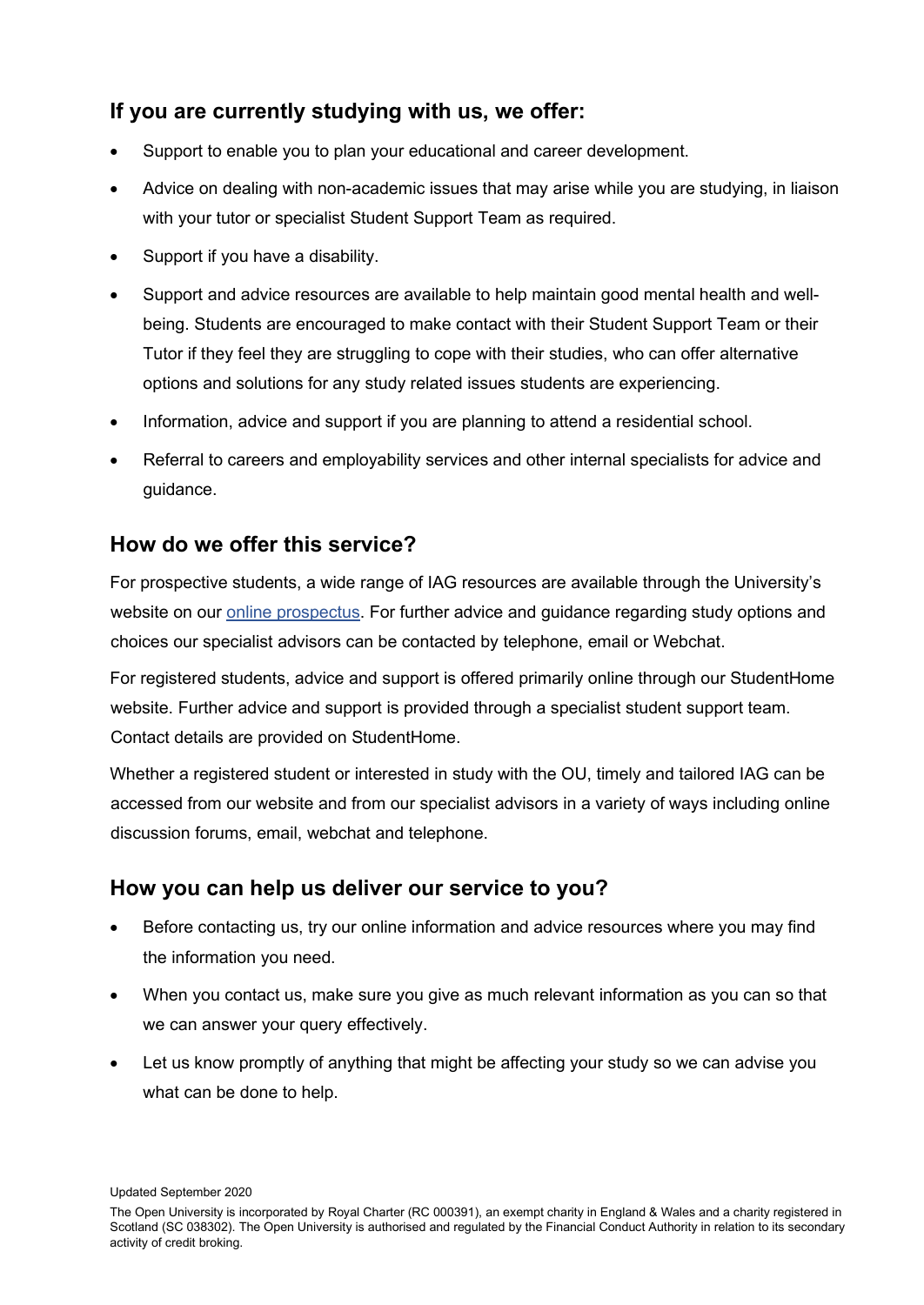- Let us know your views so that we can evaluate and develop our service in response to student feedback. We welcome your feedback and are committed to developing and improving our services.
- Recognise that there will be times when it is appropriate for you to undertake individual research into the opportunities available to you.

#### **You can expect us to:**

- Offer free, impartial and informed IAG.
- Respect confidentiality and comply with the University's [Student Privacy Notice](https://help.open.ac.uk/documents/policies/privacy-notice) and Equality policies. The exception being in compliance with current University Safeguarding Policy (legislation and practice) which may require us to pass information securely to other parties.
- Provide an appropriate response, normally within two working days, this may be up to five working days close to and during module and qualification registration activity. If the matter is complex you may receive an initial response with an indication of the action, we are taking and the likely response time.
- Ensure that our IAG staff are trained and knowledgeable and follow an appropriate programme of staff development.
- Work to the national **matrix** standard awarded to The Open University Academic Services for the quality of the IAG services we provide.

IAG at the OU is provided by a range of people, some of whom provide specialist support. This Statement of Service outlines the core services that are available to you and the standards you can expect from us including our specialist areas. Further information on the support we offer can be found on our [online prospectus.](http://www.open.ac.uk/courses)

# **Making a Complaint**

If for any reason you are unhappy with our service, your complaint will be fully investigated, in confidence, and we will do our best to resolve it fairly and quickly in accordance with [The Open University Complaints Procedure.](https://help.open.ac.uk/documents/policies/complaints-and-appeals-procedure)